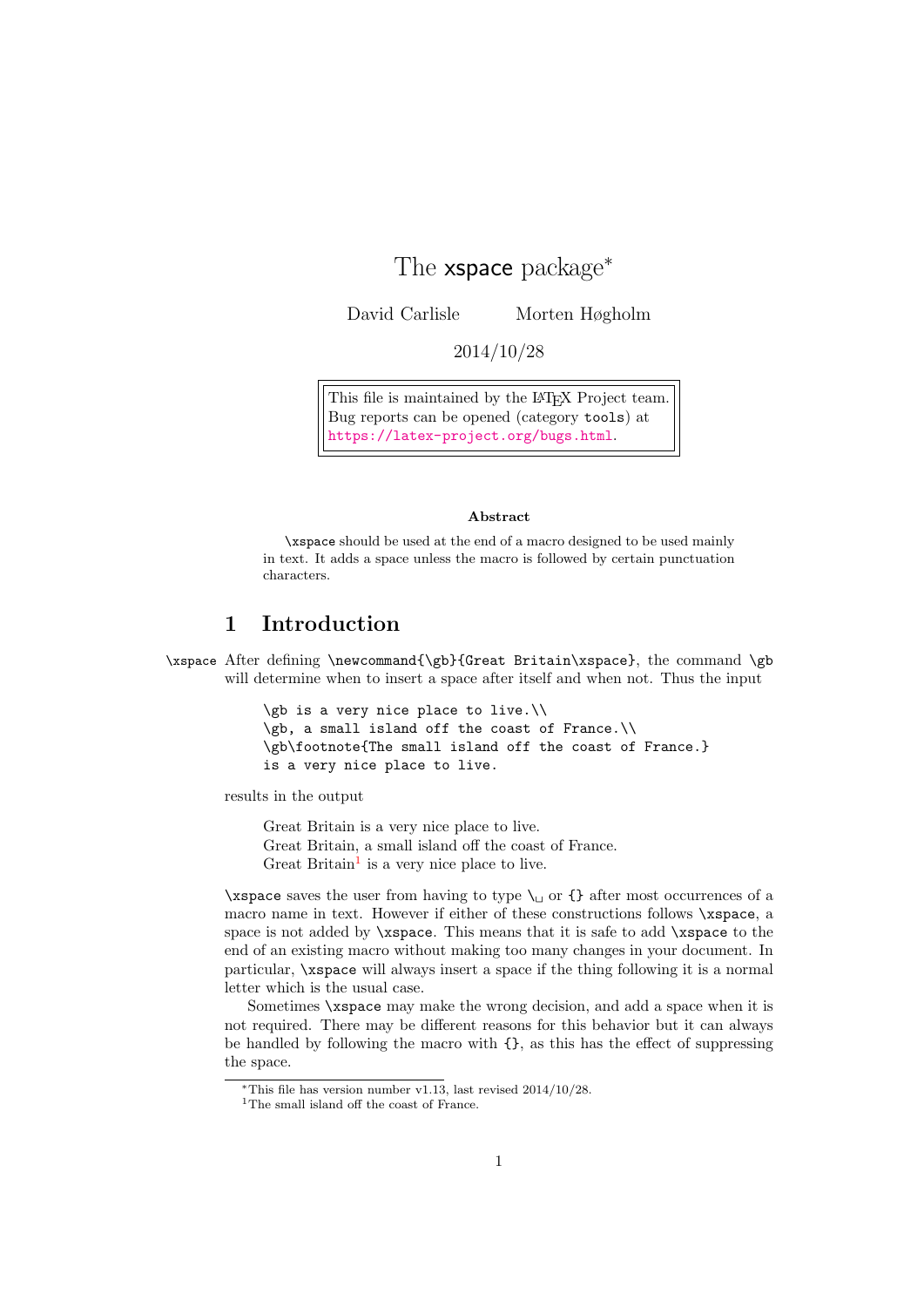### 1.1 Adding new exceptions

One of the most common reasons for \xspace to add an unwanted space is when it \xspaceaddexceptions is followed by a macro not on its list of exceptions. With \xspaceaddexceptions you can add new commands or characters to be recognized by \xspace's scanning mechanism. Users of advanced footnote packages like manyfoot will often define new footnote macros that should not cause a command "enhanced" with \xspace to insert a space. If you define the additional footnote macros \footnoteA and \footnoteB, simply add the following line to your preamble:

\xspaceaddexceptions{\footnoteA \footnoteB}

#### 1.2 Support for active characters

The other common instance of \xspace not working quite right happens with active characters. Generally this package must be loaded after any language (or other) packages that make punctuation characters 'active'. This makes it difficult for xspace to work flawlessly with the popular babel package especially since the punctuation characters can switch between being 'active' and 'other'. Starting at xspace version 1.08 there are two different ways to handle this depending on which engine your LATEX-format uses:

- TEX The punctuation characters are added to the exception list in both their normal and active states thus ensuring that they are always recognized.
- $\epsilon$ -T<sub>E</sub>X The characters are re-read when going through the exception list which means the internal comparison will test against the current state of the character. This works for whatever category code tricks some packages may use.

At the time of writing all major T<sub>E</sub>X distributions are using  $\varepsilon$ -T<sub>E</sub>X as engine for LAT<sub>EX</sub> so usually everything should work out of the box. If you find that you're running normal T<sub>EX</sub> and \xspace seems to be making the wrong choice then either use {} as described above to fix it or add the character to the list but with the desired category code. See the implementation for an example of how to do that.

#### 1.3 Still not satisfied?

Some people don't like the default list of exceptions so they can remove one item at \xspaceremoveexception a time with the command \xspaceremoveexception{⟨token⟩}. Furthermore the \@xspace@hook command \@xspace@hook can be redefined to scan forward in the input stream in case you want to check more tokens. It is called after \xspace has determined if it needed to insert a space or if an exception was found (the default definition is for \@xspace@hook to be empty). Hence you can use \unskip to remove the space inserted if \@let@token matches something special. Below is an example of how one can make sure an endash gets a space inserted before it but a single dash not.

```
\xspaceremoveexception{-}
\makeatletter
\renewcommand*\@xspace@hook{%
  \ifx\@let@token-%
```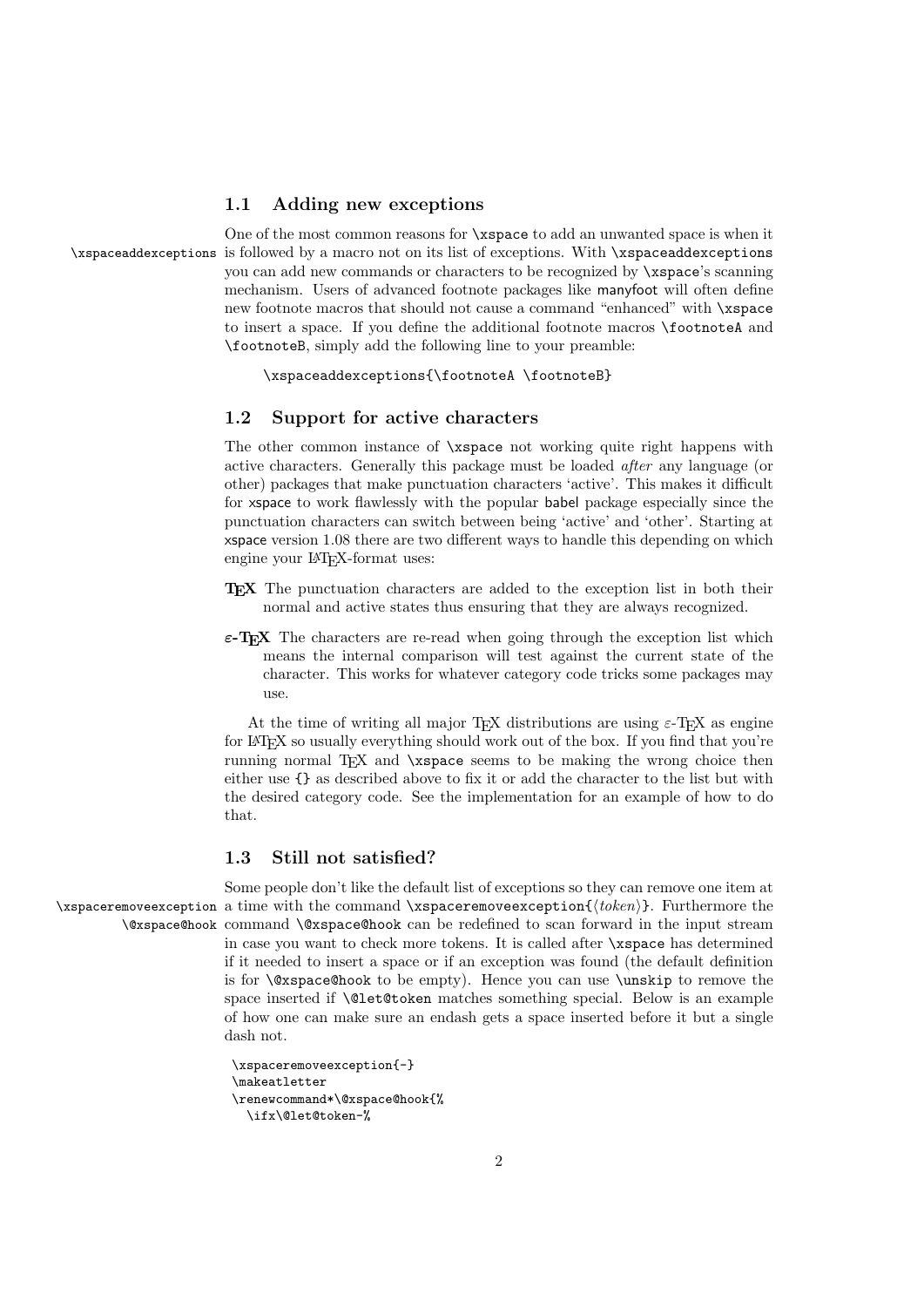```
\expandafter\@xspace@dash@i
  \fi
}
\def\@xspace@dash@i-{\futurelet\@let@token\@xspace@dash@ii}
\def\@xspace@dash@ii{%
  \ifx\@let@token-%
  \else
    \unskip
  \fi
  -%
}
\makeatother
```
### 2 The Macros

\xspace peeks ahead for the next token. If the token is in our exception list we break the loop and do nothing; else we try to expand the token once and start over again. If this leads us to an unexpandable token without finding one of the exceptions we insert a space.

1 ⟨∗package⟩

\xspace \xspace just looks ahead, and then calls \@xspace. 2 \DeclareRobustCommand\xspace{\@xspace@firsttrue 3 \futurelet\@let@token\@xspace} \if@xspace@first Some helpers to avoid multiple calls of \@xspace@eTeX@setup. \@xspace@simple 4 \newif\if@xspace@first 5 \def\@xspace@simple{\futurelet\@let@token\@xspace} \@xspace@exceptions@tlp The exception list. If the scanning mechanism finds one of these, it won't insert a space after the command. The tlp in the name means 'token list pointer.' 6 \def\@xspace@exceptions@tlp{% 7 ,.'/?;:!~-)\ \/\bgroup\egroup\@sptoken\space\@xobeysp 8 \footnote\footnotemark 9 \xspace@check@icr 10 } And here we get the non-empty definition of \check@icr. 11 \begingroup 12 \text@command\relax 13 \global\let\xspace@check@icr\check@icr 14 \endgroup \xspaceaddexceptions The user command, which just adds tokens to the list. 15 \newcommand\*\xspaceaddexceptions{% 16 \g@addto@macro\@xspace@exceptions@tlp 17 } \xspaceremoveexception This command removes an exception globally. 18 \newcommand\*\xspaceremoveexception[1]{%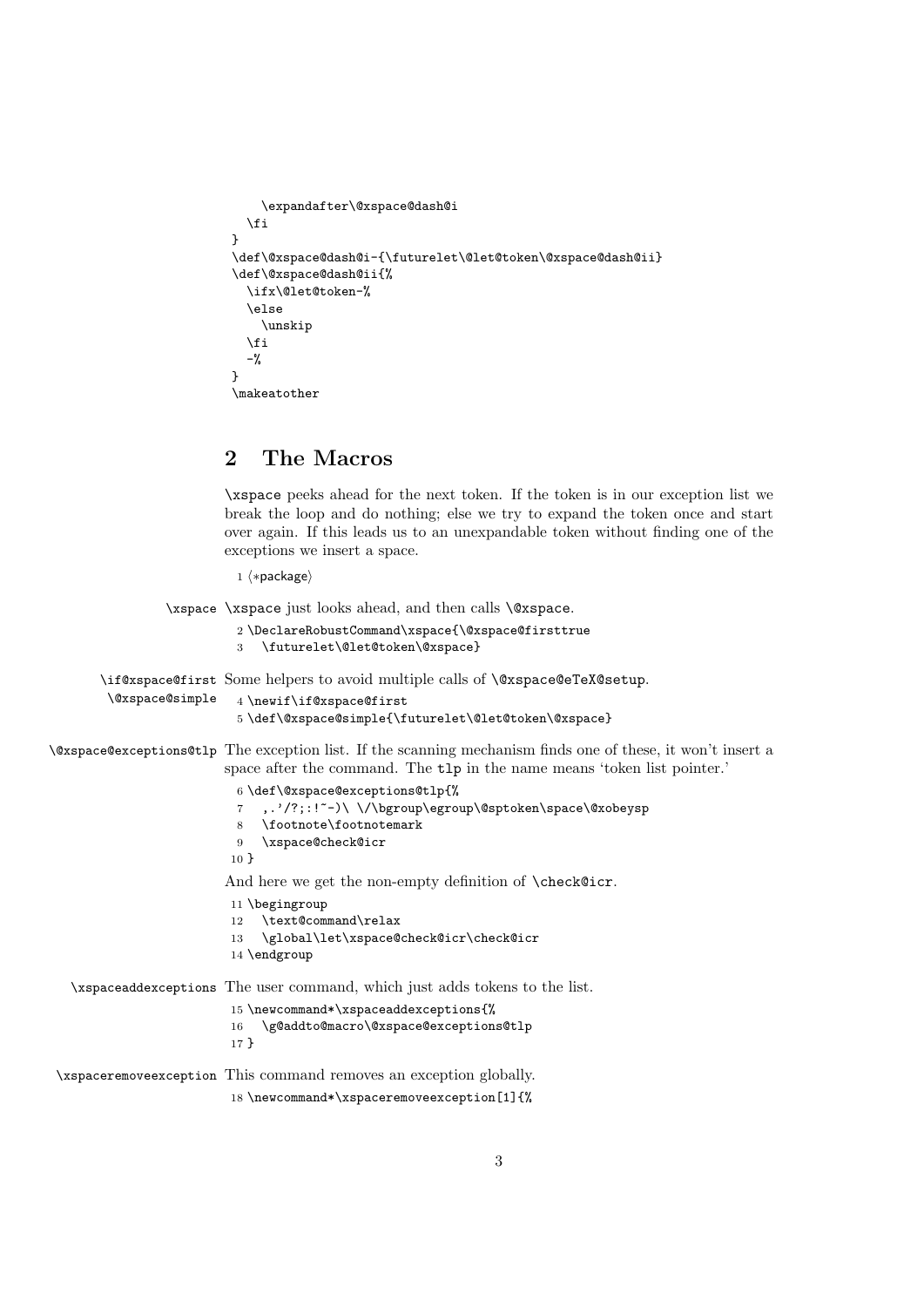First check that it is in the list at all.

```
19 \def\reserved@a##1#1##2##3\@@{%
20 \@xspace@if@q@nil@NF##2{%
It's in the list, remove it.
21 \def\reserved@a####1#1#####2\@@{%
22 \gdef\@xspace@exceptions@tlp{####1####2}}%
23 \expandafter\reserved@a\@xspace@exceptions@tlp\@@
24 }%
25 }%
26 \expandafter\reserved@a\@xspace@exceptions@tlp#1\@xspace@q@nil\@@
27 }
```
\@xspace@break@loop To stop the loop.

28 \def\@xspace@break@loop#1\@nil{}

\@xspace@hook A hook for users with special needs.

29 \providecommand\*\@xspace@hook{}

Now we check if we're running  $\varepsilon$ -T<sub>E</sub>X. We can't use **\@ifundefined** as that will lock catcodes and we need to change some of those. As there is a small risk that someone already set \eTeXversion to \relax by accident we make sure we check for that case but without setting it to \relax if it wasn't already.

```
30 \begingroup\expandafter\expandafter\expandafter\endgroup
31 \expandafter\ifx\csname eTeXversion\endcsname\relax
```
If we are running normal TEX we add the most common cases of active punctuation characters. First we make them active.

```
32 \begingroup
33 \catcode'\;=\active \catcode'\:=\active
34 \catcode'\?=\active \catcode'\!=\active
```
The alltt environment also makes ,, ', and - active so we add them as well.

```
35 \catcode'\,=\active \catcode'\'=\active \catcode'\-=\active
36 \xspaceaddexceptions{;:?!,'-}
37 \endgroup
38 \let\@xspace@eTeX@setup\relax
```
 $\&\$ xspace@eTeX@setup When we're running  $\varepsilon$ -TFX, we have the advantage of  $\simeq$  Scantokens which will rescan tokens with current catcodes. This little expansion trick makes sure that the exception list is redefined to itself but with the contents of it exposed to the current catcode regime. That is why we must make sure the catcode of space is 10, since we have a  $\setminus$  inside the list.

```
39 \else
40 \def\@xspace@eTeX@setup{%
41 \begingroup
42 \everyeof{}%
43 \endlinechar=-1\relax
44 \catcode' \ =10\relax45 \makeatletter
```
We may also be so unfortunate that the re-reading of the list takes place when the catcodes of  $\setminus$ , { and } are "other," e.g., if it takes place in a header and the output routine was called in the middle of a verbatim environment.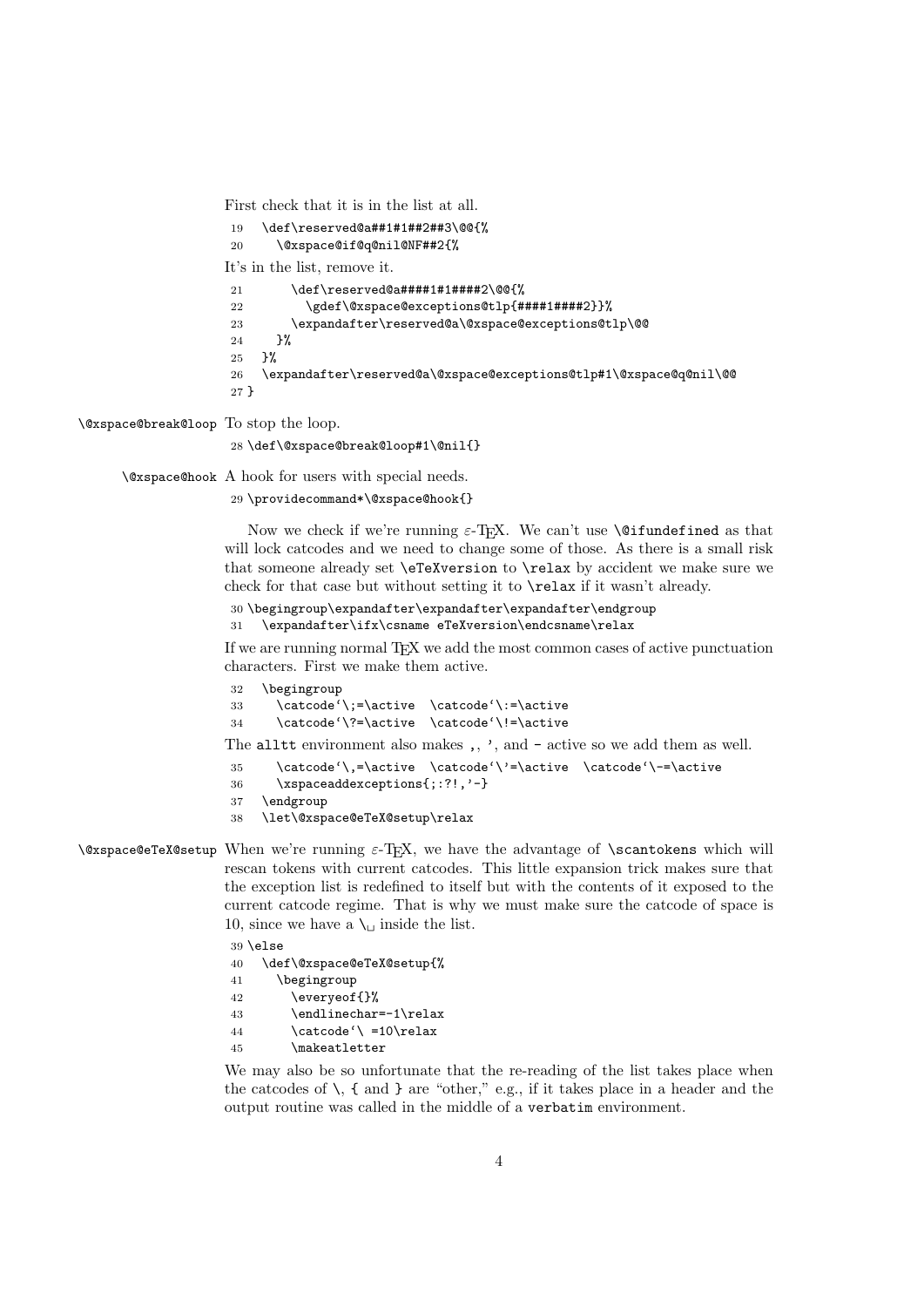```
46 \quad \text{catcode'}\backslash\text{z@}47 \catcode'\{\@ne
48 \catcode'\}\tw@
49 \scantokens\expandafter{\expandafter\gdef
50 \expandafter\@xspace@exceptions@tlp
51 \expandafter{\@xspace@exceptions@tlp}}%
52 \endgroup
53 }
54 \fi
```
\@xspace If the next token is one of a specified list of characters, do nothing, otherwise add a space. With version 1.07 the approach was altered dramatically to run through the exception list \@xspace@exceptions@tlp and check each token one at a time. 55 \def\@xspace{%

> Before we start checking the exception list it makes sense to perform a quick check on the token in question. Most of the time \xspace is used in regular text so \@let@token is set equal to a letter. In that case there is no point in checking the list because it will definitely not contain any tokens with catcode 11.

> You may wonder why there are special functions here instead of simpler  $\iota$ ifx conditionals. The reason is that a) this way we don't have to add many, many \expandafters to get the nesting right and b) we don't get into trouble when \@let@token has been let equal to \if etc.

```
56 \@xspace@lettoken@if@letter@TF \space{%
```
Otherwise we start testing after setting up a few things. If running  $\varepsilon$ -T<sub>E</sub>X we rescan the catcodes but only the first time around.

| 57 | \if@xspace@first                           |
|----|--------------------------------------------|
| 58 | \@xspace@firstfalse                        |
| 59 | \let\@xspace@maybespace\space              |
| 60 | \@xspace@eTeX@setup                        |
| 61 | \fi                                        |
| 62 | \expandafter\@xspace@check@token           |
| 63 | \@xspace@exceptions@tlp\@xspace@q@nil\@nil |

If an exception was found  $\&$ space@maybespace is let to  $\relax{\text{real}}$  and we do nothing.

```
64 \@xspace@token@if@equal@NNT \space \@xspace@maybespace
```
Otherwise we check to see if we found something expandable and try again with that token one level expanded. If no expandable token is found we insert a space and then execute the hook.

```
65 {%
66 \@xspace@lettoken@if@expandable@TF
67 {\expandafter\@xspace@simple}%
68 {\@xspace@maybespace\@xspace@hook}%
69 }%
70 }%
71 }
```
\@xspace@check@token This macro just checks the current item in the exception list against the \@let@token. If they are equal we make sure that no space is inserted and break the loop.

72 \def\@xspace@check@token #1{%